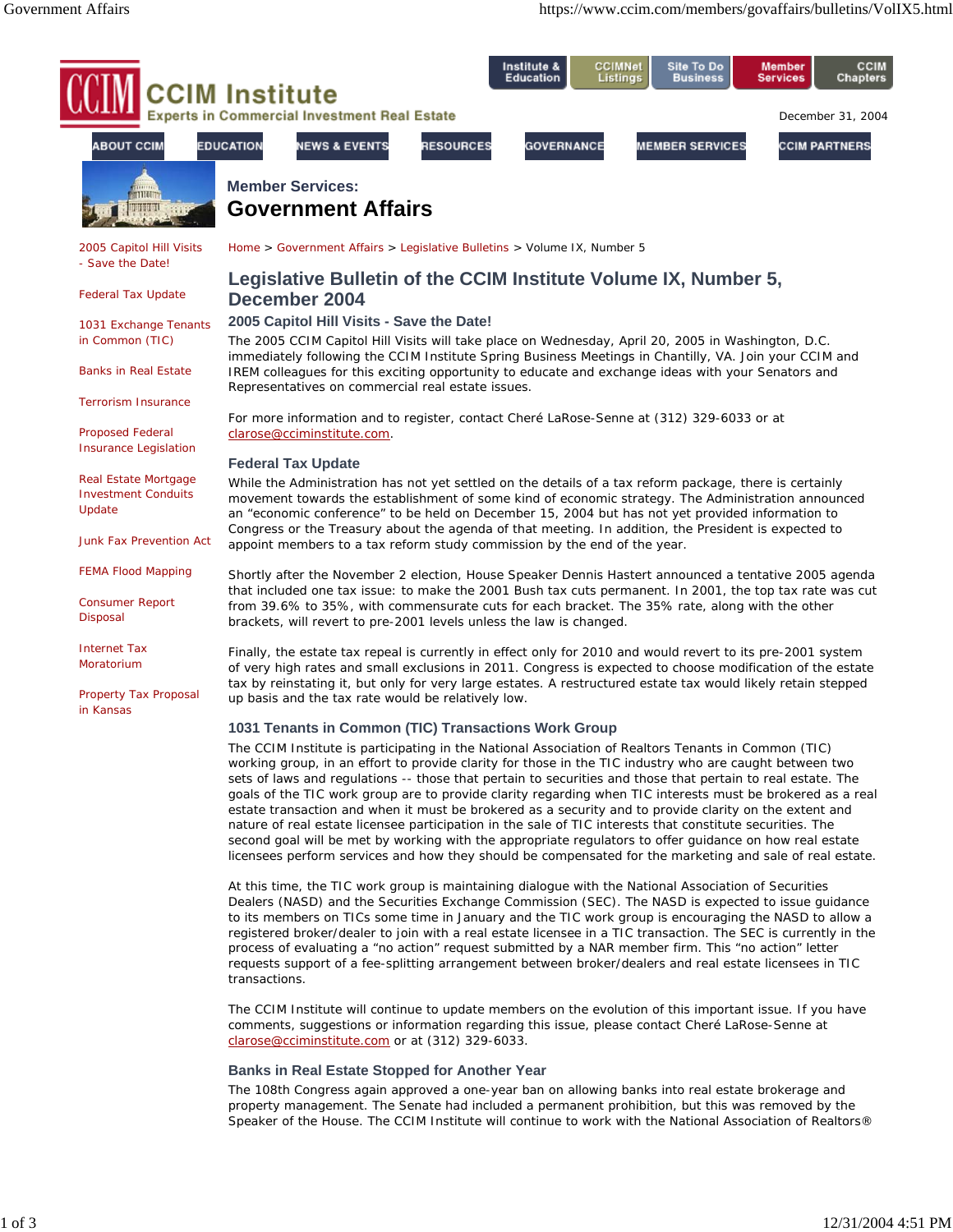(NAR) to oppose banking in real estate brokerage and property management in the upcoming 109th Congress.

For more information on banks in real estate and other policy issues affecting the commercial investment real estate industry, go to the CCIM Institute Statements of Public Policy at: https://www.ccim.com/members/govaffairs/pdf/master\_SOP\_4\_04.pdf

### **Terrorism Insurance Update**

The Terrorism Risk Insurance Act (TRIA), passed in 2002, is a three-year program designed to ensure terrorism insurance availability following the economic impacts of catastrophic terrorist attacks. The legislation mandated that insurers make terrorism coverage available during the first two years and made the provision of terrorism coverage optional for the third year. The legislation is scheduled to sunset at the end of 2005. TRIA's "make available" requirement was set to expire at the end of 2004; however, it was extended through 2005 by the Secretary of the Treasury in response to a weak reinsurance market and concerns raised by the CCIM Institute and others that insurers would drop out of the terrorism insurance market if TRIA became an optional program. Despite this victory, TRIA is set to expire, in its entirety, in 2005. In light of expiration, it is likely that insurers will include a provision in newly negotiated policies to make terrorism insurance coverage contingent on the passage of a TRIA extension. The CCIM Institute will continue to push for a TRIA extension bill (through the end of 2007) in the 109th Congress.

# **Proposed Federal Insurance Legislation**

The House Financial Services Committee is expected to debate a proposal to deregulate state insurance markets early next year. Committee Chairman Michael Oxley (R-Ohio) and subcommittee Chairman Richard Baker (R-LA) have announced their intention to introduce legislation in 2005 that would preempt existing state laws regulating most lines of insurance and deregulate insurance rate structures and policy forms. Oxley and Baker believe that action on these issues will resolve recent problems with the lack of affordable insurance products.

The National Association of Realtors® (NAR) has an Insurance Task Force to address the affordable insurance issue. At their annual meeting in November, NAR adopted policy opposing these legislative efforts. The Insurance Task Force believes that replacing the current state-based insurance regulatory system with a system of mandatory, uniform national standards for personal and commercial property insurance would eliminate the ability of the states to regulate insurance rates and preempt existing state insurance laws and regulations. In arriving at this policy, the task force agreed that insurance markets are not always competitive and that the proposal's preemption of state insurance laws are not in the best interests of the nation's consumers, property markets or local economies.

The CCIM Institute will continue to work with NAR on opposing legislation of this kind.

# **REMIC Update**

The REMIC coalition (consisting of NAR, the CCIM Institute as an affiliate of NAR), the Mortgage Bankers Association and the Real Estate Roundtable) was unsuccessful in having language that would modernize REMIC rules (H.R. 4113)inserted into HR 4250 the JOBS Act. During the conference between the House and Senate, Ways and Means Chairman Bill Thomas (R-CA) stated that no new amendments were to be accepted. Senator Gordon Smith (R-OR) offered the REMIC amendment, then promptly withdrew it. Encouragingly, several conferees noted that REMIC modernization was worthy goal to be considered next year.

In the meantime, the CCIM Institute will work with its coalition partners to find avenues where the REMIC rules may be modernized through regulatory changes.

The REMIC legislation, H.R. 4113/S. 2422, would have eased the rules governing loan modifications that have had a dampening effect on the securitization of commercial loans. For more information on REMIC and other policy issues affecting the commercial real estate industry, go to the CCIM Institute Statement of Public Policy at: https://www.ccim.com/members/govaffairs/pdf/master\_SOP\_4\_04.pdf

### **Junk Fax Prevention Act**

The Senate passed S. 2603, the Junk Fax Prevention Act, after resolving objections made from Senator Barbara Boxer. Unfortunately, the Senate version contains an amendment establishing a Federal Commission on Boxing (a pet project of Sen. John McCain, R-Ariz.) that does not have the support of key House members. The bill is expected to die in conference. Since an agreement was reached by all parties on the core tenants of the bill, it is likely that a reintroduction of the legislation will be met with swift and favorable action in the 109th Congress starting work early next year.

The Junk Fax Prevention Act would correct the problems created by new Federal Communications Commission (FCC) fax regulations when they required a sender to have the expressed written invitation or permission of the recipient prior to sending an unsolicited fax advertisement thereby doing away with the "established business relationship" definition.